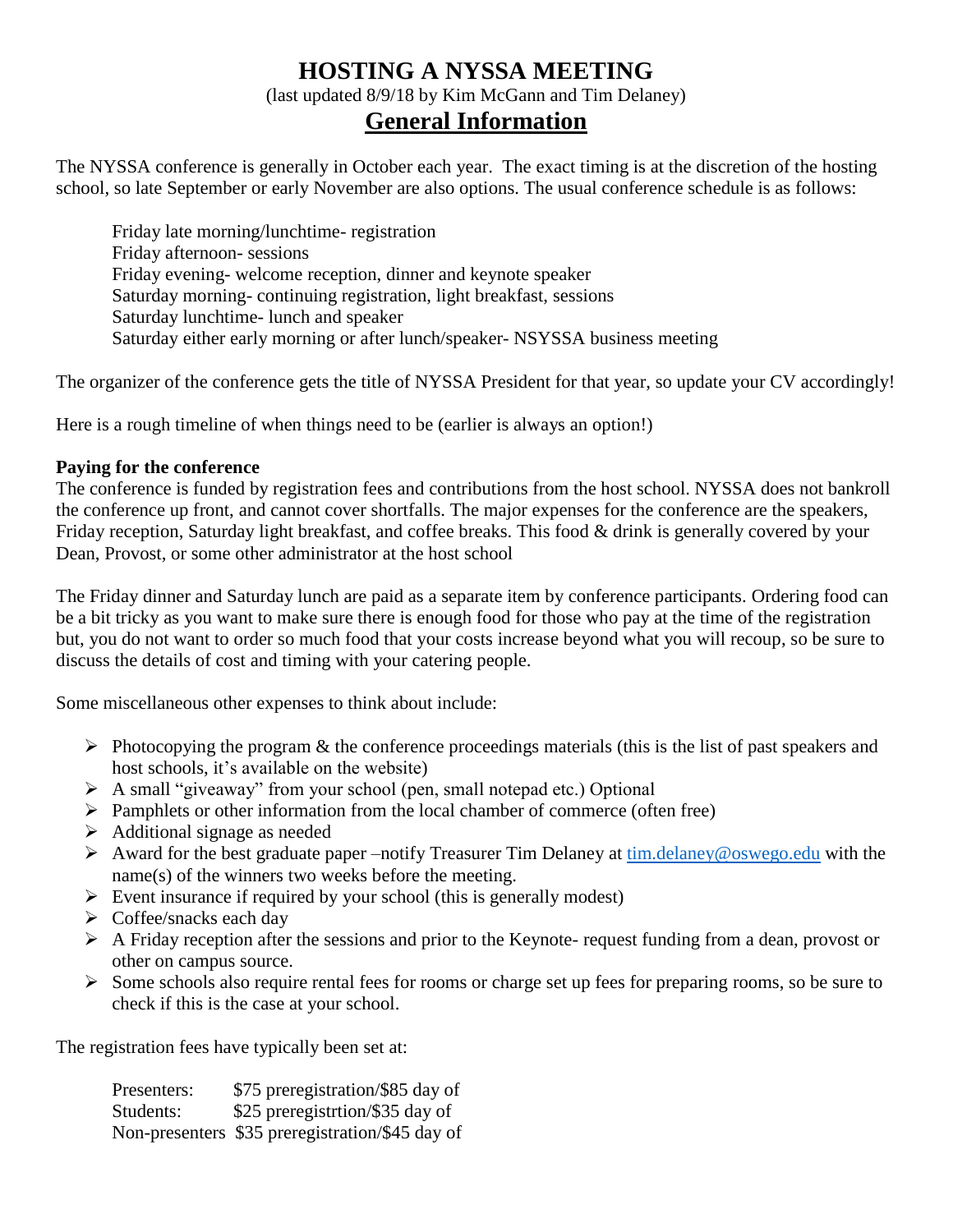We have also allowed undergraduate students at the host school to attend for one lump sum payment (usually about \$150-\$200 dollars) which lets any student with an ID attend.) This does not include food.

Registration includes NYSSA membership for the year but does NOT include food. Set the separate price for food for the dinner and lunch based on estimates from your catering department.

Budgets, headcounts and expenses from previous years are available upon request to help with planning.

Any surplus after all expenses are paid go back to NYSSA. Contact Tim Delaney [tim.delaney@oswego.edu](mailto:tim.delaney@oswego.edu) for how to process this.

## **TIMELINE**

### **Fall of previous year**

(i.e. if you are hosting in 2019, do this after the conference in the fall of 2018 )

- Select a date and theme for the conference
- Update the NYSSA website with that information: <https://www.newyorkstatesociology.net/> (contact webmaster Kim McGann for help with this kmcgann5@naz.edu)
- Book space on your campus for the meeting. You will need a space for:
	- o Registration
	- o Meals & speakers (ideally in the same room)
	- o Sessions (usually three is sufficient)
	- o Having these spaces near each other is ideal to encourage informal interaction among attendees
- Create an email list for NYSSA members

(The previous year's host school has an Excel sheet with all the email addresses, if it has not already been sent to you request it from the previous year's organizer. Your IT department should then be able to create an email list. We're working on a transferable solution so each school doesn't have to recreate the list each year, but don't have one just yet.)

- Send the date, location, and theme to the NYSSA email list (Send many messages! It is important to keep in contact with the membership. A message should be sent immediately after you are selected as the host school and president of NYSSA (following the Executive Meeting). Send at least 2-3 messages prior to the semester break. Send a message in early March and in April. Messages in the summer are also important.)
- Create a call for papers and publish on the website and through the email list.
- Decide on a submission date for papers and tweak the submission process as needed (you can repurpose what was used the previous via the NYSSA website year with minor modifications, or update it to suit your technological skills and preferences)
- Being work on selection a keynote and lunch speaker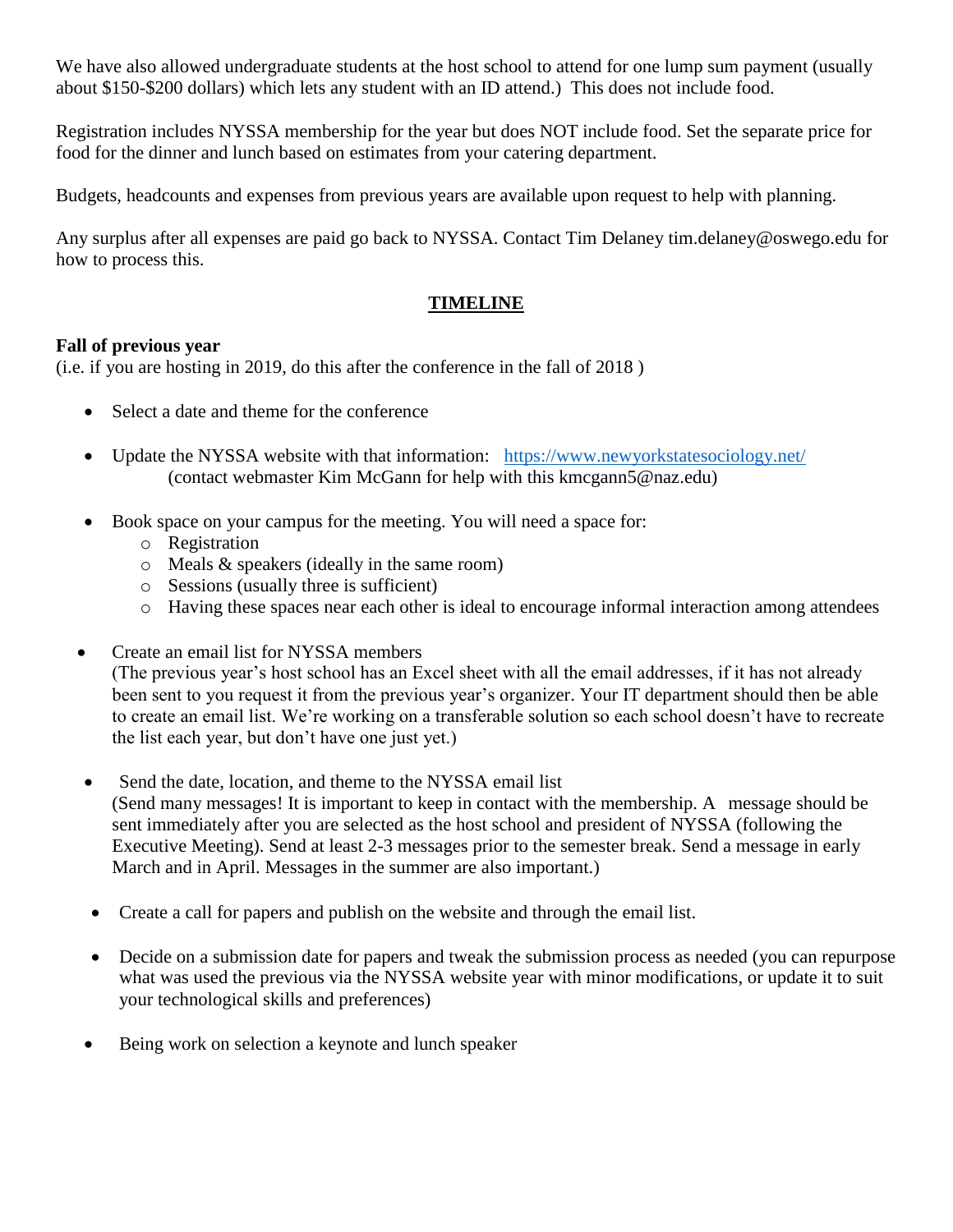### **No later than early spring semester**

- Send out a reminder via the email list about the call for papers and submission deadline.
- If you have not done so already, secure funding for speakers and select your keynote speaker (Friday night) and lunchtime speaker (Saturday afternoon) and put that information on the website and out to the email list.
- Meet with your Dean or other relevant administrators to discuss funding (to contribute to coffee setups, a reception, continental breakfast, speakers etc…) , support, advertising.
- Check with your facilities department to see if you need insurance. Because the conference is relatively small many schools treat it as an internal event and waive the need for insurance purchased by NYSSA.
- Find out the procedures on your campus for catering, setting up rooms, IT support etc. and book the conference dates with the relevant people.
- Consider requesting a GA or other type of student worker for the fall semester. It's good experience for the student and can be helpful with administrative tasks, especially if they are tech savvy.

#### **No later than end of spring semester of your hosting year**

- Contact ASA to advertise the call for papers in Footnotes and on their website.
- Send out period reminders via email with the call and submission date
- Send out call for Best Student Paper (there are two awards, one for the best undergraduate paper and one for the best graduate paper—this assumes, of course, that there are submissions)
- Book a small block of rooms at a nearby hotel for the conference and advertise that location via the website and email list.

### **Early Fall Semester**

- Secure the "little things" (e.g., badges, conference folders, materials for the folders for attendees, etc…)
- Contact catering to confirm deadlines for ordering
- Secure people to help at the Registration Desk and other details (if you department has a student club they would make great candidates to help out, as do students from your classes for extra credit (and good experience!)
- Figure out where people will park and create a parking map with directions to registration- post this on the website.
- Do a "dry run" placing the NYSSA signs (can be picked up from the previous year's organizer) around campus to direct people from parking to registration.
- Secure a top school official to offer an "official" greeting on behalf of the host campus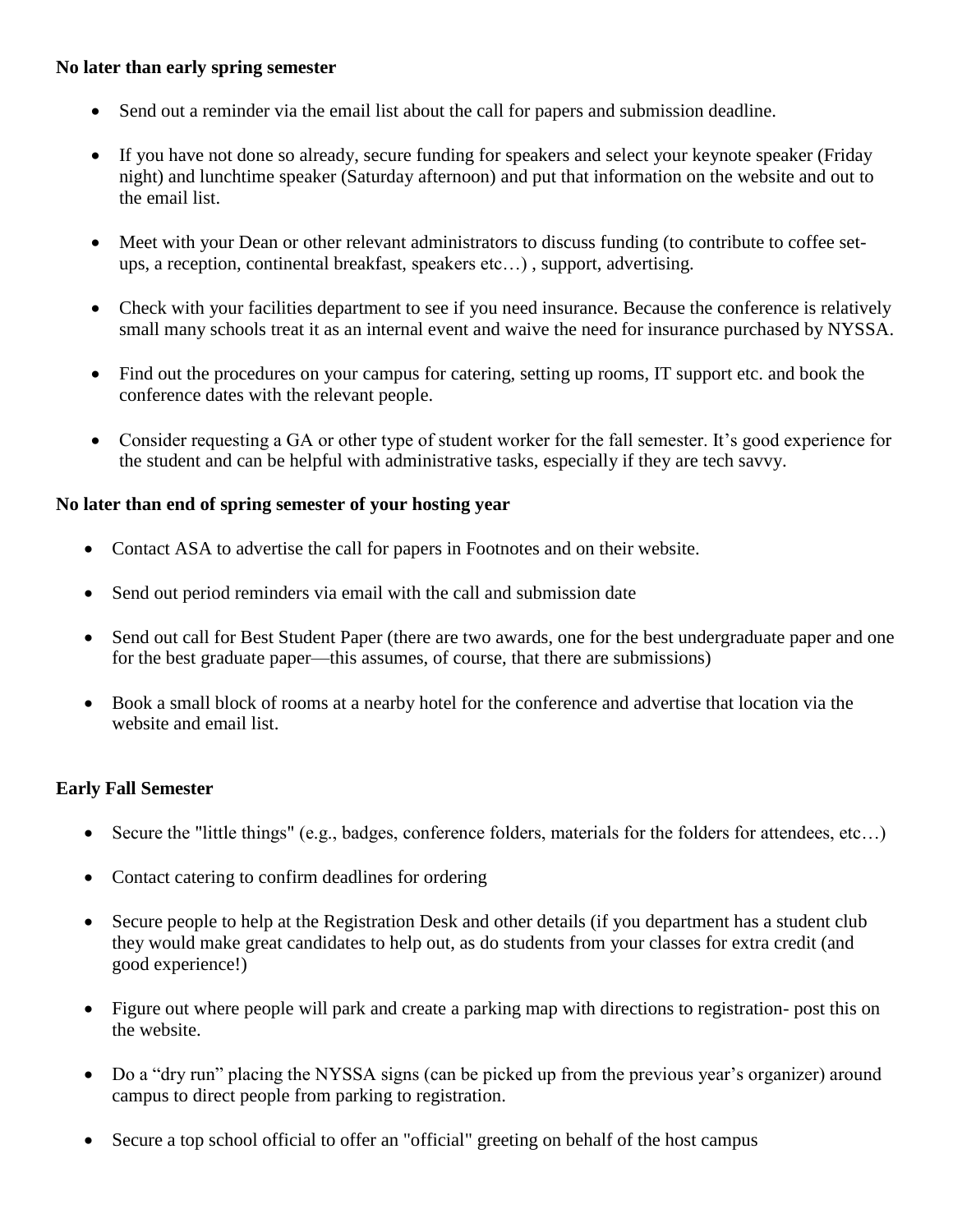- Advertise the conference on your own campus. Reduced price registration en masse for students at the host school is permissible (usually a flat fee of about \$200 for as many as would like to come. This does not include meals)
- Find out how your school wants you to process payments (i.e. who should checks be made out to, how will the expenses associated with the event be paid for up front then reimbursed etc.)

#### **Fall semester- after the submission deadline (this may also be early fall)**

- Accept/reject papers, extend deadline as needed if you are able.
- Secure judges for student paper awards (usually past presidents are the people to reach out to for this).
- Group presenters into themes and figure out rooms and sessions. In the past, three rooms is generally sufficient for each day, with sessions of about 1hr 20 minutes with 3 presenters and time for questions. You can modify this as needed.
- Create a preliminary schedule
- Create a spreadsheet with conference participants and whether or not they have paid
- Create a receipt form (or repurpose from the previous year) for participants who need to submit for reimbursements. Make copies to have on hand at registration.
- Order food through catering

### **Fall semester—weeks just prior to the conference**

- Take care of other details (e.g., certificates for speakers, student award winners; greeting letter for conference proceedings letter; introductory speeches of your speakers and award winners)
- Finalize, print, post and email the schedule
- Prepare folders for participants
- Confirm student or other workers for assistance with registration
- Confirm foot head counts, room/food set ups, IT support
- Finalize any transportation needs for guest speakers

### **After the conference**

- Send final mass mailing thanking those who participated and asking for volunteers if it was not decided at the meeting.
- Send email to those who presented soliciting papers for the New York State Sociologist (NYSSA's online journal. Submission info is on the website.)
- Post photos and awards from conference on NYSSA website
- Transfer resources (this document, excel sheet with emails/mailing list, NYSSA directional signs, or anything else you think would be helpful to the organizer for the following year.